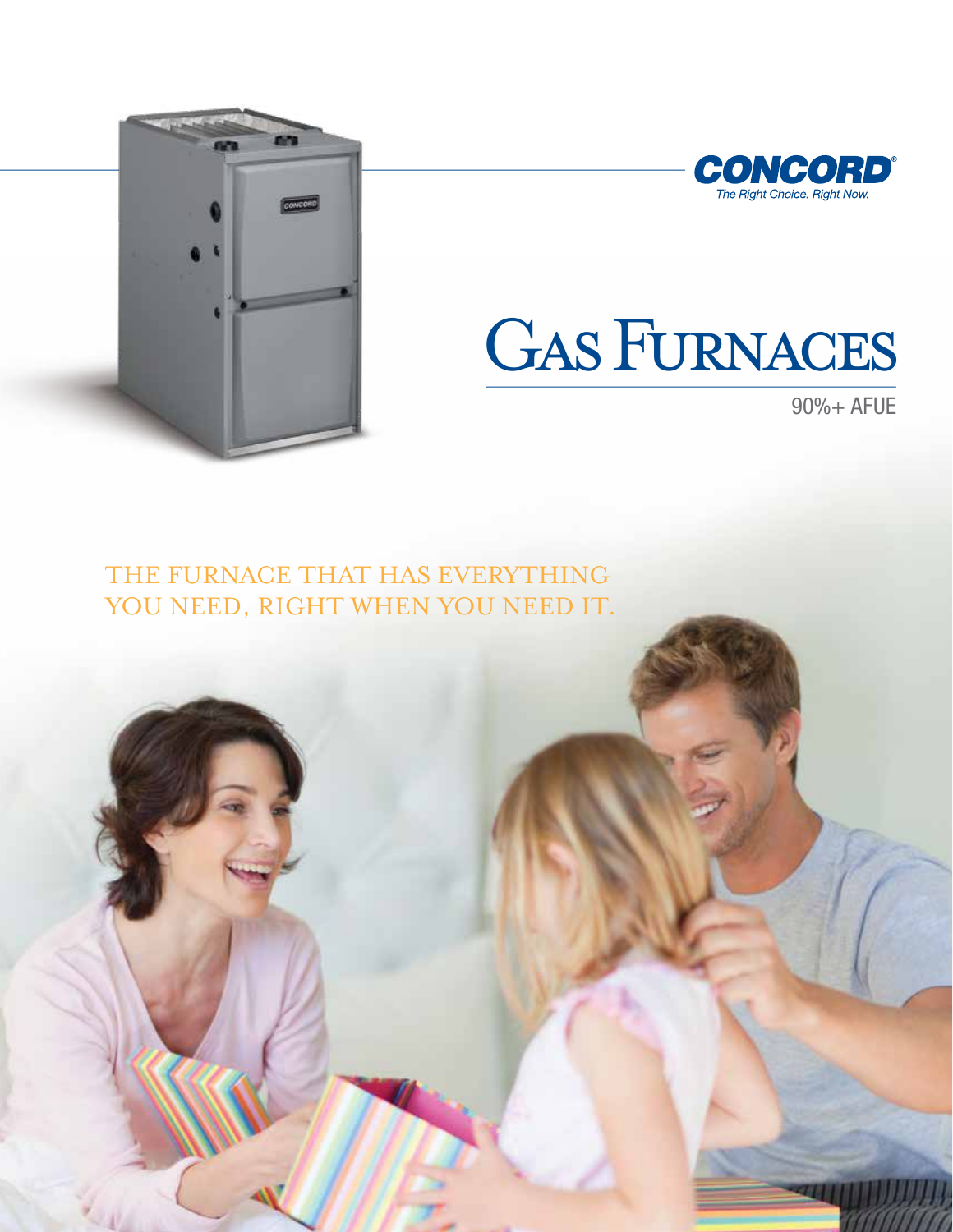## SOME DECISIONS ARE TOUGH. THIS ONE ISN'T.

When you consider a Concord<sup>®</sup> gas furnace, quality and value are a given. You're getting peace of mind with great features and a smart design—and best of all, you get it right now.



#### **Efficiency ratings**

Consider the AFUE (Annual Fuel Utilization Efficiency) ratings that measure how efficiently the fuel is used by the furnace. Higher numbers mean greater efficiency and lower gas bills for you.



#### **Everyday savings**

The blower in a gas furnace operates all year long to circulate hot air or cold air throughout your home. Compared to a fixed speed (PSC) blower motor, a constant torque or variable speed blower motor will provide every day savings on your electric bill.



#### **Is it time to replace your gas furnace?**

It can be hard to decide whether to repair or replace. Here are a few things to keep in mind when you're deciding:

- **• Age of the furnace –** With the average life span of furnaces being 10-12 years, it's worth considering investing in a new one, as repairs may not be worth the investment.
- **Updates –** New technology is making furnaces more efficient and easier to use and control. Rigorous run testing of each furnace in our factory helps ensure reliable performance in your home.
- **Repair costs –** Once repair costs exceed 50% of the cost of a new gas furnace, a new purchase might be in order. This is especially true if you'll be staying in your house several more years.

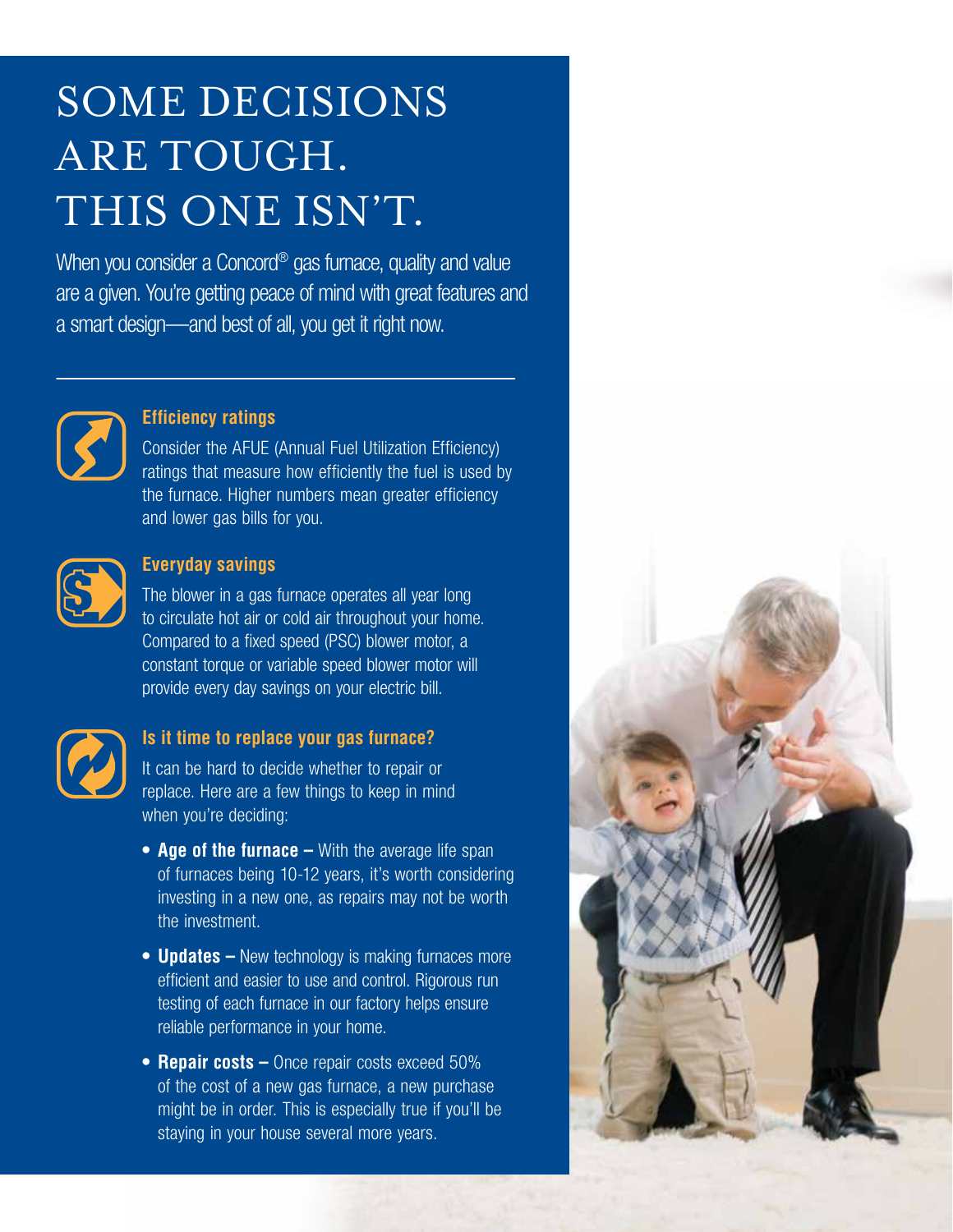

## WHATEVER YOUR NEEDS, A CONCORD® FURNACE IS THE RIGHT CHOICE, RIGHT NOW.



#### **Energy efficient and reliable comfort**

- Constant torque motor maintains steady airflow and even temperatures
- Uses up to 1/3 less energy than a fixed-speed blower
- 96% AFUE efficiency rating means 96% of fuel is turned into usable heat



#### **Perfectly controlled heat and humidity**

- Variable-speed motor keeps temperature and humidity levels perfectly controlled
- Two-stage operation adjusts heat output to optimize comfort and efficiency
- Gradual motor acceleration and deceleration for quieter operation



#### **Consistent comfort and energy savings**

- Constant torque motor produces consistent airflow and even temperatures
- Two-stage operation adjusts output to efficiently match your heating demands



#### **Efficient heating performance**

- Constant torque motor produces consistent airflow and even temperatures
- Uses up to 1/3 less energy than a fixed-speed blower



## **Dependable comfort and quiet operation**

- Unique one-piece burner design with low input capacities greatly reduces combustion noise
- 19% more fuel-efficient than a standard 80% AFUE furnace



- Powerful fixed-speed motor delivers dependable comfort during heating and cooling performance
- 15% more fuel-efficient than a standard 80% AFUE furnace

**REGISTRATION** 

## PEACE OF MIND

All gas furnaces are factory run-tested to ensure reliable performance in your home. They come with a 10-year limited warranty on parts and a limited lifetime warranty on the heat exchanger.\*





**HEAT EXCHANGER**